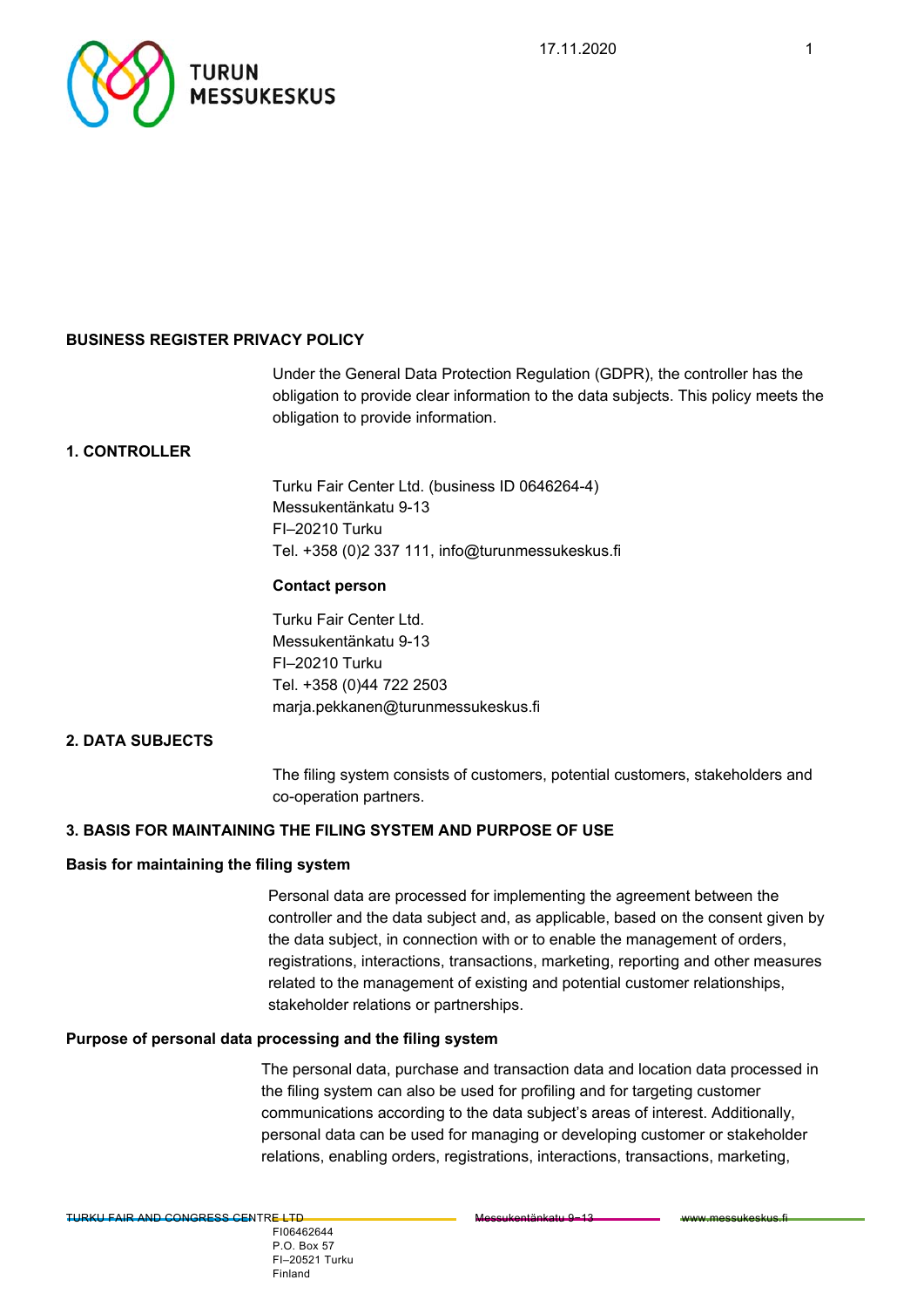

reporting and other measures related to the management of the customer relationship. The purpose of the processing is to maintain the contact details and other contacts, communications and marketing. Furthermore, the purpose of the processing is to carry out payments, fees and compensation or to carry out collection and surveys, statistics and research.

The legal basis for the processing is the implementation of the agreement and the implementation of a legitimate interest related to business, such as direct marketing and sales and customer service for non-customers.

The processing of personal data can also be based on consent given for one or several purposes.

The processing is necessary for the purposes of the legitimate interests pursued by the controller or a third party, except where such interests are overridden by interests or fundamental rights which require protection of personal data.

### **4. PERSONAL DATA SAVED IN THE FILING SYSTEM**

Filing system's data contents: basic information, company's or organisation's contact person's first and last name, position, contact details (phone number, email address, address), previous work history, start and end date of contact person's position, website addresses, web connection's IP addresses, social media credentials, information on ordered services, invoicing addresses and other information related to the customer relationship and the ordered services, information on participation in events, information on sending and opening releases and invitations, contents of the held discussions, areas of interest and mailing prohibitions.

The event registration data entered by the data subject can include, among other things, the following information: email, phone number, address, date of birth and areas of interest.

#### **5. FILING SYSTEM PROTECTION PRINCIPLES**

The data are stored technically protected. Physical access to the data has been prevented by access control and other security measures. Access to the data requires sufficient rights and authentication. Unauthorised access is prevented through, among other things, firewalls and technical protection. The data can only be accessed by the specifically designated representatives of the controller and the service provider companies that we use. Material that is maintained manually is located in locked spaces which can only be accessed by the designated persons. Only the designated persons have the right to process and maintain the data in the filing system. The users are bound by an obligation of confidentiality. The filing system data are backed up securely and they can be restored if required.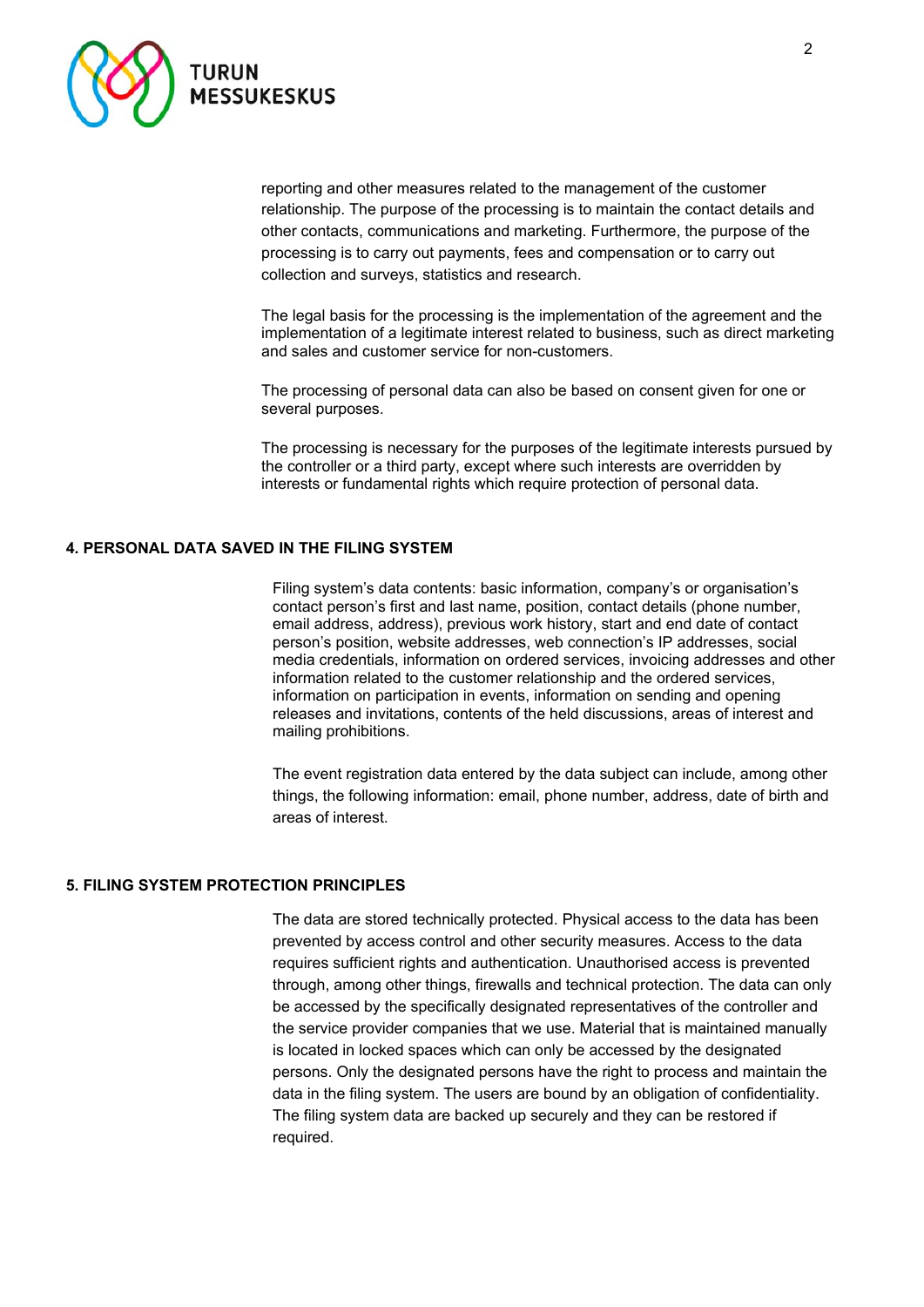

# **6. RIGHTS OF THE DATA SUBJECTS**

- Right of access to the personal data that has been collected from the data subject. The data subject must request his or her data in writing and the controller shall provide information on the collected data within a month.
- Right to request the rectification of the data in writing.
- Right to request the erasure of the data. The controller has the obligation to erase the data if one of the following criteria is met:
	- \* the personal data are no longer needed for the purposes for which they were collected
	- \* the data subject cancels his or her consent
	- \* the data subject objects to the processing and there is no basis for the processing or the data subject objects to the direct marketing purpose
	- \* the personal data have been processed unlawfully
	- \* the personal data must be erased to fulfil a legal obligation \* the personal data has been collected in connection with the provision of information society services
- Right to request the restriction of processing
- Right to data portability from one system to another
- To the extent where the processing of personal data is based on the data subject's consent, the data subject has the right to cancel his or her consent at any time without this affecting the legality of the processing that took place on the basis of the consent before the consent was cancelled
- Right to lodge a complaint with the Data Protection Ombudsman: Contact information of the Data Protection Ombudsman: www.tietosuoja.fi/fi/index/yhteystiedot.html

# **7. REGULAR SOURCES OF DATA**

Data provided by customers, potential customers, stakeholders and co-operation partners, customer data system, invoice database and other situations in which members of the aforementioned groups disclose their data.

In addition, personal data are collected from authorities, public registers and personal data directories, media and other information sources, such as internet search engines or through social media services.

# **8. REGULAR DISCLOSURE OF DATA**

At the controller's discretion, the data can be disclosed within the limits permitted and required by the legislation in force at any given time to our co-operation partners, unless the data subject has prohibited the disclosure of the data. Data shall be disclosed to co-operation partners only for purposes that support the idea of the filing system.

In addition, data contained in the filing system are transferred to the specified personal data processor based on the service agreement. Such activities can include, for example, technical management of personal data, analysis, communications and campaigns, collection of outstanding receivables or direct marketing. Appropriate data protection attachments have been added to the agreements concluded with the personal data processors and the controller ensures that the processor protects the personal data in compliance with the GDPR.